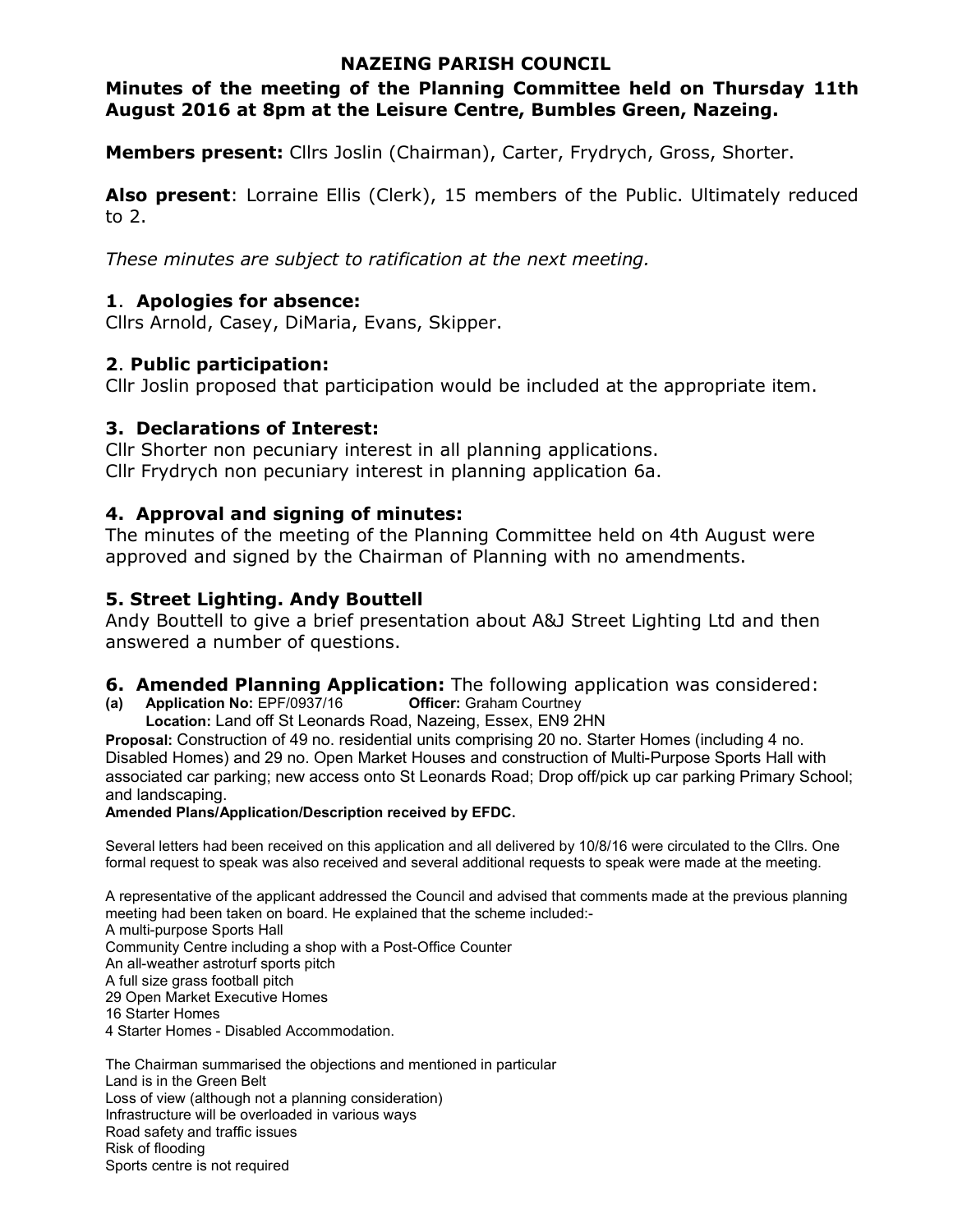Following comments and observations from a number of residents the application was considered by the Councillors after which a vote was taken.

(Recorded vote of 4 to 1).

#### **Resolved – no objection.**

- **7. Planning Applications:** The following applications were considered:
- **(a) Application No:** EPF/1874/16 **Officer:** Sukhvinder Dhadwar **Applicant Name:** Miss Stephanie Piercey **Location:** 111 Highland Road, Nazeing, Waltham Abbey, EN9 2PX

**Proposal:** Proposed front extension

**Resolved – no objection.** 

**(b) Application No:** EPF/1876/16 **Officer:** Sukhvinder Dhadwar **Applicant Name:** Mr Bertan Halil **Location:** 34 Bluebell House, North Street, Nazeing, Waltham Abbey, EN9 2NN

**Proposal:** Garage conversion

**Resolved – no objection.**

 **(c) Application No:** EPF/1936/16 **Officer:** Steve Andrews **Applicant Name:** Merin Yilmaz **Location:** Magnolia House, Riverside Avenue, Nazeing, Essex, EN10 6RD

**Proposal:** Three storey rear and two storey side extension and single storey link to garage.

**Resolved – The Council was unable to comment as no proposed plans were available on the EFDC website. Consequently, the Council will request an extension to the publicised deadline (09/09/16).**

#### **8. Appeal against Enforcement Notice:** The following has been received and the Council is invited to comment:

**Application no:** ENF/0416/15, ENF/0415/15, ENF/0417/15 **Officer:** Clare Munday **Appeal by:** Mr & Mrs Ferraro **Location:** Lowershott Nursery, Sedge Green, Roydon, Harlow, Essex, CM19 5JS. **Details of Appeal:** Without planning permission the stationing of a portable building and the erection of a building for use as a dwelling and without planning permission the stationing of four caravans for residential use.

**Reason for Appeal:** Against an Enforcement Notice

**Resolved – The Council believes that this property is within Roydon Parish. If however, it is within Nazeing the Council strongly opposes the appeal because no planning application having been submitted the enforcement action should proceed.** 

It was noted that Cllr Frydrych left the meeting after this item was discussed.

#### **9. Street Lighting.**

To consider a new company to provide street light maintenance and annual survey.

It was resolved to use A&J Lighting, subject to review of the contract by Cllr Joslin & the Clerk. It was also resolved to instruct A&J Lighting to undertake an annual survey and also to obtain the necessary information to determine which street lights could be converted to LED.

Cllr Shorter will investigate the possibility of applying for Government assistance to convert Nazeing's street lights to LED lighting.

## **10. Maintenance of the land by Elizabeth Close.**